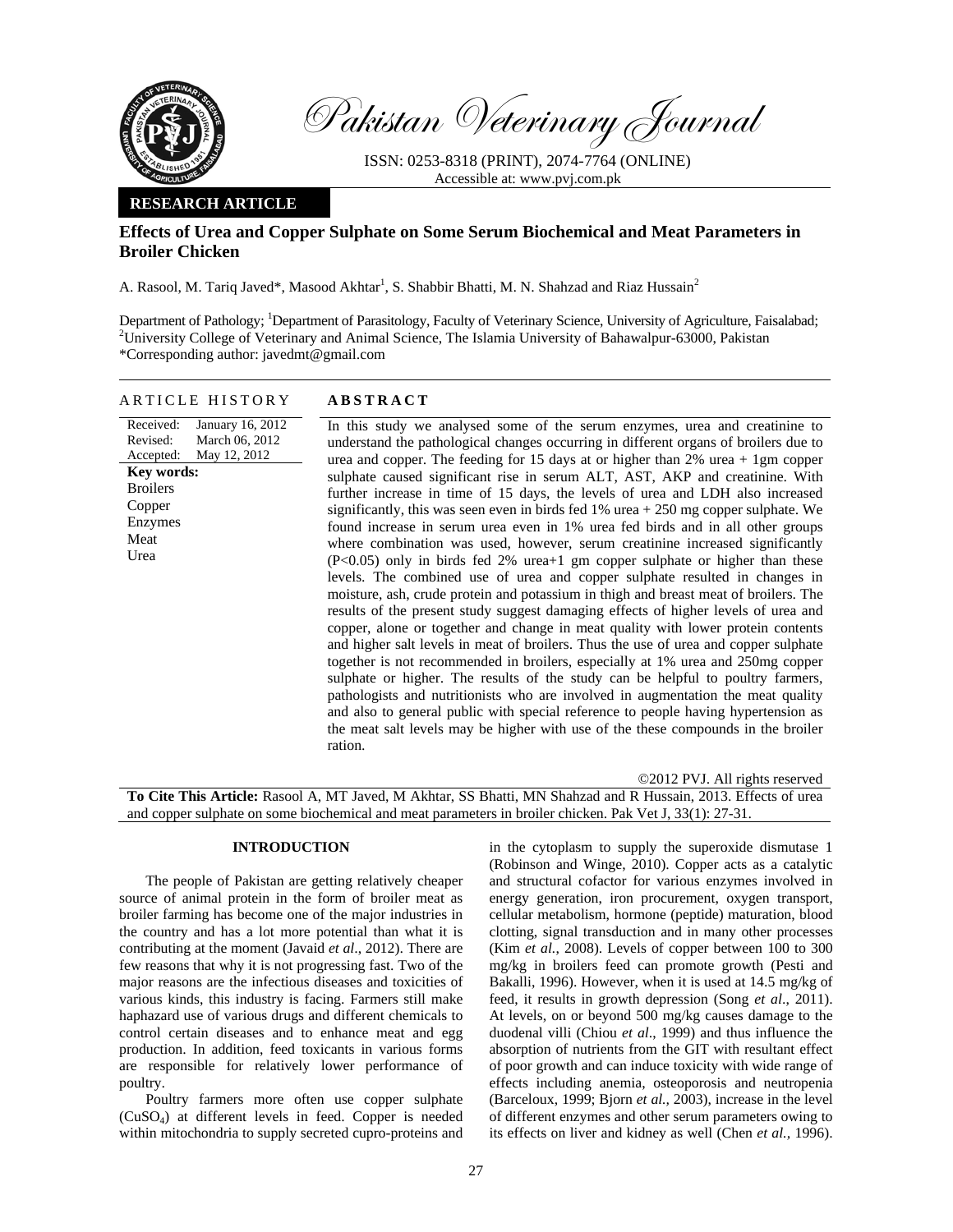The use of copper at intentional higher levels to control fungus problem or due to errors in computation and improper mixing in feed can cause toxicity.

Urea is occasionally present in higher levels in the poultry feed owing to adulteration of fish meal being used in poultry feed formulation in Pakistan. Urea is a rich source of non-essential nitrogen in the form of ammonia released by urease enzyme. Urea has been used as a cheap protein substitute in the poultry feed (Pervaz *et al*., 1993). The use of urea can result in an increase in live weight of chicks (Pervaz *et al*., 1993). However, toxicity can occur when chicks are kept on urea treated feed. Chicks show mild to severe pathological changes including poor growth rate and altered blood picture. The diet containing urea was found responsible for low egg production in layers with symptoms of diarrhoea, weak legs and paralysis (Guo, 1983). Use of urea at 1% level did not show significant effect on serum AST levels (Pervaz, 1994); however, at 5% levels it can cause nephritis in broiler chicks (Chandra *et al*., 1984). The toxicity is related with the amount of ammonia released.

Research reports on combined effects of copper sulphate and urea in broilers are lacking. Therefore, we investigated the untoward effects of urea and copper in different combinations on various parameters including serum enzymes (indicative of liver and other tissue malfunction/damage), serum urea and creatinine (indicative of kidney mal-function/damage) and on crude protein, fat, ash, moisture, sodium, and potassium in meat of broilers.

## **MATERIALS AND METHODS**

A total of 90, day-old broiler chicks were obtained from a local market (Sadiq Brothers Chicks, Pvt. Ltd). All the chicks were kept under similar management conditions with average maximum temperature around 37°C and relative humidity of 49% and were vaccinated against ND, IBD, IB and HPS following the local recommendations.

After day 7, the chicks were randomly divided into six groups (A-F) and were assigned different treatments as shown in Table 1. The feed and fresh water was available *ad libitum.* A commercial feed for broilers with 15% protein was used as basal feed (Punjab Feeds Ltd). Urea available in the market as nitrogenous fertilizer with 46% nitrogen was used in this study. It was incorporated in the experimental feed in ground form. Copper sulphate (anhydrous) was purchased from the local market and was used in the basal feed. The treated feed was fed to the birds from days 8 to 37. At day 38, all the experimental groups were switched on to basal feed, for 7 days (up to 42 days). Five birds from each group were sacrificed on days 22, 37 and 45 by cutting the jugular vein and blood samples (minimum of 5 ml) were collected without EDTA for collection of serum. Immediately after killing, meat samples (breast and thigh area) were collected in clean polythene bags. All the samples (blood and meat) were properly labelled and stored for further studies at -20°C.

Serum samples were used for the determination of biochemical parameters including alanine aminotransferase (Liquick Cor-ALAT 120, PZ Cormay S.A. Poland), aspartate aminotransferase (Fluitest GOT AST H7003, Analyticon Biotechnologies AG Germany), alkaline phosphatase (Liquick Cor-ALP 60, PZ Cormay S.A. Poland), lactic dehydrogenase (Liquick Cor-LDH 30, PZ

Cormay S.A. Poland), urea (Liquick Cor-UREA 120, PZ Cormay S.A. Poland) and creatinine (CREATININE JAFFE BR2810, AMP Medizintechnik GmbH, Austria).

Study on meat samples included estimation of moisture percentage (hot air oven method), ash (crucible - muffle furnace method), crude fat (petroleum ether - Soxhlet apparatus method), crude protein (Kjeldadh`s method), sodium (flame photometric method) and potassium (flame photometric method) as described in AOAC (1996).

Data obtained were analysed by General Linear Model procedure and means were compared by Dunnett's test by using SAS statistical software (SAS, 2004).

**Table 1:** No. of birds in each group, and the proposed treatments

| Group | No. of birds | Treatment                                       |
|-------|--------------|-------------------------------------------------|
| А     | 15           | Control (basal feed)                            |
| в     | 15           | 250 mg Kg-1 Copper sulphate                     |
|       | 15           | 1% urea                                         |
| D     | 15           | 1% Urea+250 mg kg <sup>-1</sup> Copper sulphate |
| F     | 15           | 2% Urea+1 g kg <sup>-1</sup> Copper sulphate    |
|       | 15           | 4% Urea+2 g kg <sup>-1</sup> Copper sulphate    |

#### **RESULTS**

There was no mortality recorded in any group during the experiment which has previously been indicated in another paper along with clinical signs, gross and histopathological changes (Shahzad *et al*., 2012). Results of four serum enzymes, urea and creatinine in broilers of treatment and control group are presented in Table 2. After 15 days of treatment trial, the values of ALT, AST, AKP and creatinine were significantly (P<0.05) higher in birds fed 2% urea+1gm copper sulphate and 4% urea+2gm copper sulphate than values in control group (Table 2). In addition to these treatment groups, urea and LDH were significantly higher in birds fed 1% urea + 250mg copper sulphate, however, LDH was also higher in birds fed 1% urea alone than the values in control group (Table 2). After 30 days of treatment, the values of AKP and creatinine remained higher in groups as after 15 days. However, values of ALT, LDH and urea were significantly higher in birds fed 1% urea, 1% urea+250 mg copper sulphate, 2% urea+1gm copper sulphate and 4% urea+2gm copper sulphate than control group. The values of AST were also higher in the same groups except those given 1% urea. During withdrawal period, values of all these parameters came down but still remained significantly (P<0.05) higher in most groups than control group.

The results of meat parameters studied in treatment groups and control are presented in Tables 3 and 4. Among meat parameters, significant (P<0.05) differences were observed in moisture, ash, crude protein percentages and potassium levels. Moisture contents in thigh meat were lower in birds fed 2% urea+1gm copper sulphate, 4% urea+2gm copper sulphate after 15 days, while in addition to these groups moisture contents were significantly lower in birds fed 1% urea+250mg copper sulphate after 30 days of treatment as compared to the values by the chicks kept on basal diet. Ash percentage in thigh meat was significantly higher after 15 days of treatment in birds fed 4% urea+2gm copper sulphate. Crude protein percentage in thigh meat was significantly (P<0.05) lower in birds fed 2% urea+1gm copper sulphate after 15 days of treatment, while in addition, crude protein was lower in birds fed 4% urea+2gm copper sulphate after 30 days of treatment. Potassium in thigh meat was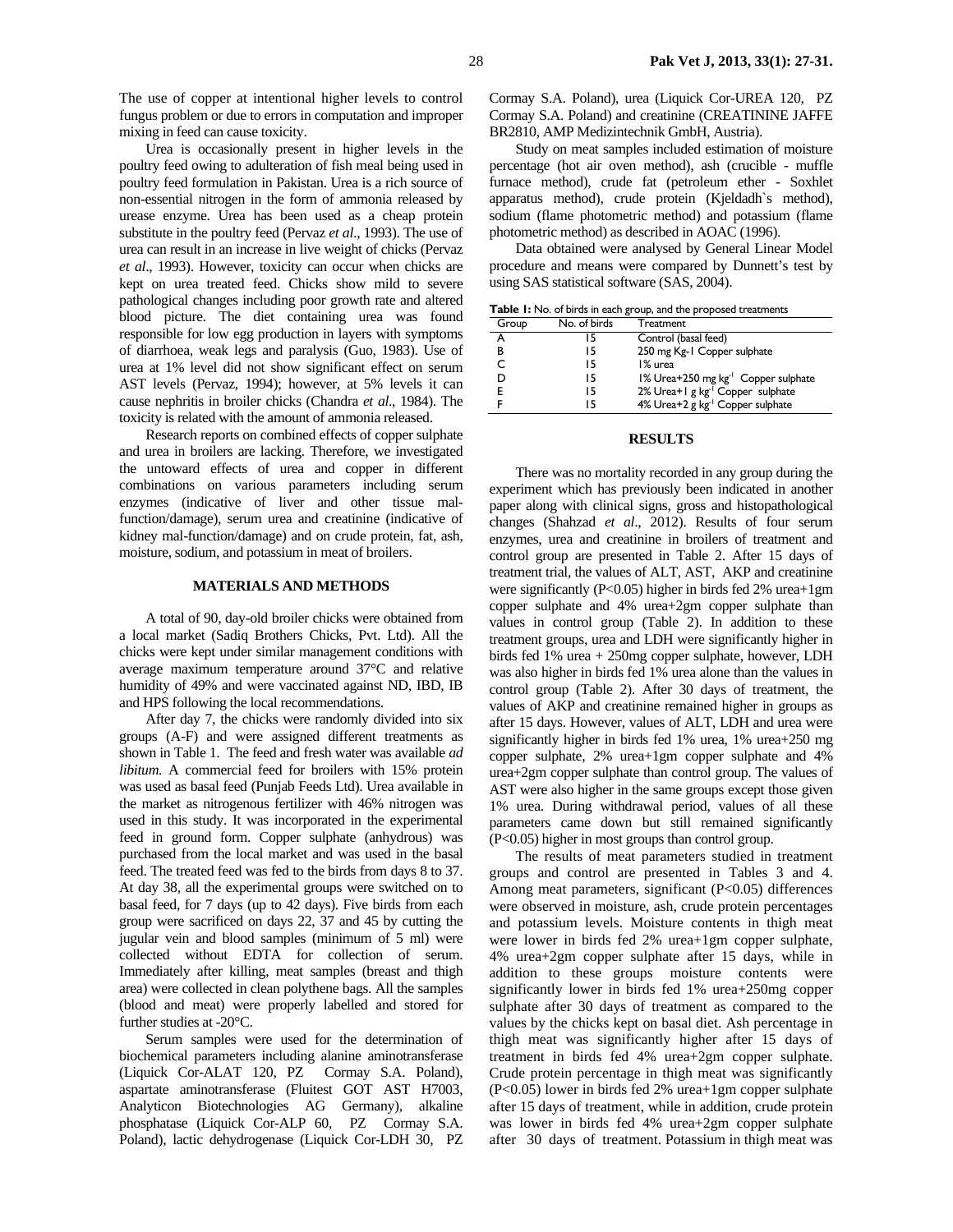Table 2: Effects of urea and copper sulphate on different serum biochemical parameters in broilers

| Groups                     | Day 22                       | Day 37                | Day 45             |  |  |
|----------------------------|------------------------------|-----------------------|--------------------|--|--|
| Alanine transaminase (U/L) |                              |                       |                    |  |  |
| A                          | $16.02 \pm 3.48$             | $18.86 \pm 1.36$      | $19.40 \pm 1.17$   |  |  |
| в                          | $17.97 \pm 1.05$             | 24.84±4.91            | $21.41 \pm 1.86$   |  |  |
| C                          | $18.52 \pm 1.77$             | 33.68±4.55*           | $21.08 \pm 1.31*$  |  |  |
| D                          | 22.86±1.48                   | 35.84±4.49*           | 39.69±8.38*        |  |  |
| E                          | 38.49± 6.39*                 | 49.04±3.63*           | 39.89±6.48*        |  |  |
| F                          | 64.79± 17.92*                | 65.99±13.45*          | 35.25±5.17*        |  |  |
|                            | Aspartate transaminase (U/I) |                       |                    |  |  |
| A                          | 93.07±18.06                  | 145.92±87.03          | 163.34±45.79       |  |  |
| B                          | 93.26±13.81                  | 109.06±72.97          | II3.48±15.93       |  |  |
| C                          | 98.84±16.98                  | 133.55±60.86          | $101.81 \pm 12.71$ |  |  |
| D                          | II7.96±33.67                 | 793.49±69.78*         | 194.98±12.04       |  |  |
| E                          | 507.63±61.66*                | 1393.80±117.3*        | 932.28±108.11*     |  |  |
| F                          | 1459.53±153.79*              | 1644.92±115.08*       | 1331.60±96.55*     |  |  |
|                            | Lactate dehydrogenase (U/L)  |                       |                    |  |  |
| A                          | 85.02±22.26                  | 108.90±18.69          | 79.62±11.07        |  |  |
| B                          | 122.33±35.58                 | 123.98±36.90          | 73.79±26.94        |  |  |
| C                          | 500.41±95.50*                | 562.99±95.71*         | 337.15±68.22*      |  |  |
| D                          | 506.09±74.32*                | $572.99 \pm 64.23*$   | 417.21±69.12*      |  |  |
| E                          | 601.59±150.46*               | 887.03±175.06*        | 691.52±157.06*     |  |  |
| F                          | 1036.91±122.17*              | $1162.79 \pm 211.14*$ | 994.76±138.25*     |  |  |
| Alkaline phosphatase(U/l)  |                              |                       |                    |  |  |
| A                          | 85.45±7.10                   | 91.96±16.03           | 76.70±18.2         |  |  |
| B                          | 89.55±11.14                  | 92.06±14.35           | 102.06±11.36       |  |  |
| C                          | 106.97±43.96                 | $106.59 \pm 8.23$     | 102.38±12.71       |  |  |
| D                          | 109.85±41.185                | $114.53 \pm 17.19$    | 72.43±42.79        |  |  |
| E                          | 127.07±14.97*                | 123.07±19.57*         | II0.70±30.90*      |  |  |
| F                          | 159.68±26.36*                | 160.15±20.37*         | 151.65±57.94*      |  |  |
| Urea (mg/dl)               |                              |                       |                    |  |  |
| A                          | $10.30 \pm 2.23$             | $12.11 \pm 1.56$      | 21.80±5.24         |  |  |
| B                          | $11.87 \pm 2.44$             | $18.01 \pm 13.58$     | $21.21 \pm 12.72$  |  |  |
| Ċ                          | 42.40±8.94                   | 175.80±42.40*         | 164.96±48.30*      |  |  |
| D                          | 132.00±46.05*                | 196.94±21.49*         | 154.75±46.03*      |  |  |
| E                          | 140.75±37.71*                | 257.37±43.01*         | 265.08±121.29*     |  |  |
| F                          | 251.39±52.23*                | 448.50±81.98*         | 254.13±83.75*      |  |  |
| Creatinine (mg/dl)         |                              |                       |                    |  |  |
| A                          | $0.460 \pm 0.043$            | $0.418 \pm 0.039$     | $0.503 \pm 0.179$  |  |  |
| B                          | $0.464 \pm 0.040$            | $0.438 \pm 0.047$     | $0.455 \pm 0.044$  |  |  |
| C                          | $0.508 \pm 0.014$            | $0.532 \pm 0.125$     | $0.415 \pm 0.025$  |  |  |
| D                          | $0.506 \pm 0.030$            | $0.484 \pm 0.069$     | $0.435 \pm 0.055$  |  |  |
| E                          | $0.626 \pm 0.037*$           | $0.630 \pm 0.138*$    | $0.626 \pm 0.040*$ |  |  |
| F                          | $0.636 \pm 0.089*$           | $0.758 \pm 0.127*$    | $0.715 \pm 0.205*$ |  |  |

A (control); B (250mgCuso<sub>4</sub>/kg feed); C (1% Urea); D (1% Urea+250mgCuso<sub>4</sub>/kg feed); E (2%Urea+ 1gmCuso<sub>4</sub>/kg feed); F (4% Urea+2gmCuso<sub>4</sub>/kg feed); Means with \* are significantly different from the control.

significantly higher in birds fed 2% urea+1gm copper sulphate, 4% urea+2gm copper sulphate after 30 days of treatment. The results were almost similar for these parameters in breast meat with few exceptions. In addition to results in thigh meat, moisture was significantly  $(P<0.05)$  lower in birds fed 1% urea+250mg copper sulphate after 15 days of treatment, while it remained lower in these three groups after one week of withdrawal period. Ash percentage did not reveal significant differences between groups during treatment period. In addition to results in thigh meat, the crude protein in breast meat was significantly lower in birds fed 2% urea+1gm copper sulphate after 15 days of treatment and in birds fed 1% urea+250 mg copper sulphate after 30 days of treatment. Sodium showed significantly lower values in breast meat after 30 days of treatment in birds fed highest levels of urea and copper sulphate. In addition to results in thigh meat, potassium levels were significantly  $(P<0.05)$  higher in birds fed highest levels of urea and copper sulphate after 15 days of treatment, while these were also higher in breast meat in birds fed 1% urea and those fed 1% urea+250 mg copper sulphate after 30

Table 3: Effects of urea and copper sulphate on different parameters of thigh meat in broilers

| iliğli meat ili bi ollers. |                           |                   |                   |  |  |
|----------------------------|---------------------------|-------------------|-------------------|--|--|
| Groups                     | Day 22                    | Day 37            | Day 45            |  |  |
| Moisture percentage        |                           |                   |                   |  |  |
| A                          | 76.75±0.44                | 76.22±0.44        | 75.98±1.05        |  |  |
| В                          | 76.50±0.49                | 76.54±0.78        | 75.96±1.13        |  |  |
| C                          | 75.95±0.33                | 76.34±0.48        | 75.63±1.94        |  |  |
| D                          | 74.85±0.67                | 74.63±0.40*       | 75.37±1.51        |  |  |
| E                          | 73.85±0.37*               | 74.06±0.44*       | 74.71±1.86        |  |  |
| F                          | 73.49±0.45*               | 74.26±0.52*       | 74.62±1.70        |  |  |
| Ash percentage             |                           |                   |                   |  |  |
| A                          | $0.514 \pm 0.071$         | $0.510 \pm 0.112$ | $0.520 \pm 0.112$ |  |  |
| В                          | $0.518 \pm 0.072$         | $0.518 \pm 0.108$ | $0.513 \pm 0.101$ |  |  |
| C                          | $0.508 \pm 0.070$         | $0.512 \pm 0.117$ | $0.512 \pm 0.113$ |  |  |
| D                          | $0.534 \pm 0.084$         | $0.526 \pm 0.114$ | $0.523 \pm 0.110$ |  |  |
| E                          | $0.536 \pm 0.032$         | $0.538 \pm 0.132$ | $0.533 \pm 0.131$ |  |  |
| F                          | 0.540±0.027*              | $0.528 \pm 0.122$ | $0.520 \pm 0.120$ |  |  |
|                            | Crude protein percentage  |                   |                   |  |  |
| A                          | 18.98±0.30                | $19.53 \pm 0.56$  | $19.72 \pm 1.51$  |  |  |
| В                          | 19.16±0.20                | $19.77 \pm 1.44$  | 19.58±.40         |  |  |
| C                          | 19.01±1.08                | 19.69±0.77        | $19.31 \pm 1.37$  |  |  |
| D                          | $19.64 \pm 1.17$          | 20.02±0.85        | $19.71 \pm 1.50$  |  |  |
| E                          | $18.33 \pm 1.43$          | 18.68±1.36*       | $18.75 \pm 1.54$  |  |  |
| F                          | 17.78±0.89*               | 17.68±1.00*       | 18.29±1.72        |  |  |
| Crude fat percentage       |                           |                   |                   |  |  |
| A                          | $4.30 \pm 0.36$           | $4.57 \pm 0.53$   | $4.85 \pm 0.60$   |  |  |
| в                          | $4.12 \pm 0.21$           | $4.26 \pm 0.33$   | $4.61 \pm 0.54$   |  |  |
| C                          | $4.31 \pm 0.61$           | $4.31 \pm 0.32$   | $4.68 \pm 0.33$   |  |  |
| D                          | $4.53 \pm 0.37$           | 4.46±0.74         | $4.66 \pm 0.73$   |  |  |
| E                          | $4.84 \pm 0.58$           | $4.30 \pm 0.58$   | $4.57 \pm 0.65$   |  |  |
| F                          | $4.31 \pm 0.64$           | $4.69 \pm 0.52$   | $5.02 \pm 0.66$   |  |  |
| Sodium (mg/100gm meat)     |                           |                   |                   |  |  |
| А                          | 80.62±5.82                | 85.27±4.87        | 98.23±7.70        |  |  |
| B                          | 83.20±5.11                | 86.66±14.23       | 91.73±9.51        |  |  |
| C                          | 83.40±8.36                | 81.77±9.28        | 98.86±9.00        |  |  |
| D                          | 85.27±5.52                | 86.10±13.24       | 87.67±13.48       |  |  |
| E                          | 83.93±9.23                | 79.72±7.24        | 77.85±16.46       |  |  |
| F                          | 78.33±8.39                | 79.44±3.45        | 75.63±13.50       |  |  |
|                            | Potassium (mg/100gm meat) |                   |                   |  |  |
| A                          | 111.86±8.21               | 116.87±13.00      | 152.19±51.77      |  |  |
| B                          | 134.27±27.15              | I61.55±55.57      | 136.57±30.93      |  |  |
| C                          | $103.83 \pm 17.13$        | 165.82±57.67      | 169.88±25.68      |  |  |
| D                          | 133.17±17.65              | 179.07±55.02      | 230.40±88.24      |  |  |
| E                          | 134.47±25.64              | 232.83±35.08*     | 199.07±64.01      |  |  |
| F                          | 136.28±14.12              | 259.33±70.24*     | 207.56±94.63      |  |  |
|                            |                           |                   |                   |  |  |

A (control); B (250mgCuso<sub>4</sub>/kg feed); C (1% Urea); D (1% Urea+250mgCuso<sub>4</sub>/kg feed); E (2%Urea+ 1gmCuso<sub>4</sub>/kg feed); F (4% Urea+2gmCuso4/kg feed); Means with \* are significantly different from the control.

days of treatment. Further, it remained higher in birds fed highest levels of both the compounds after withdrawal period in breast meat.

#### **DISCUSSION**

Changes in serum enzymes along with urea and creatinine are considered as good indicators of health status of chicken. These can be monitored during life by drawing blood from wing vein from selected birds. It is always better to monitor the flock before it is seriously sick and many birds are dead. Therefore, in this study we analysed some of the serum enzymes along with urea and creatinine to understand the pathological changes occurring in different organs of the chicken due to use of higher levels of urea and copper, especially in the liver and kidneys. The effects of these compounds on some meat parameters were also studied. Previously, we reported effects of the same combinations on mortality, organs pathology and on weight of organs/birds (Shahzad et al., 2012).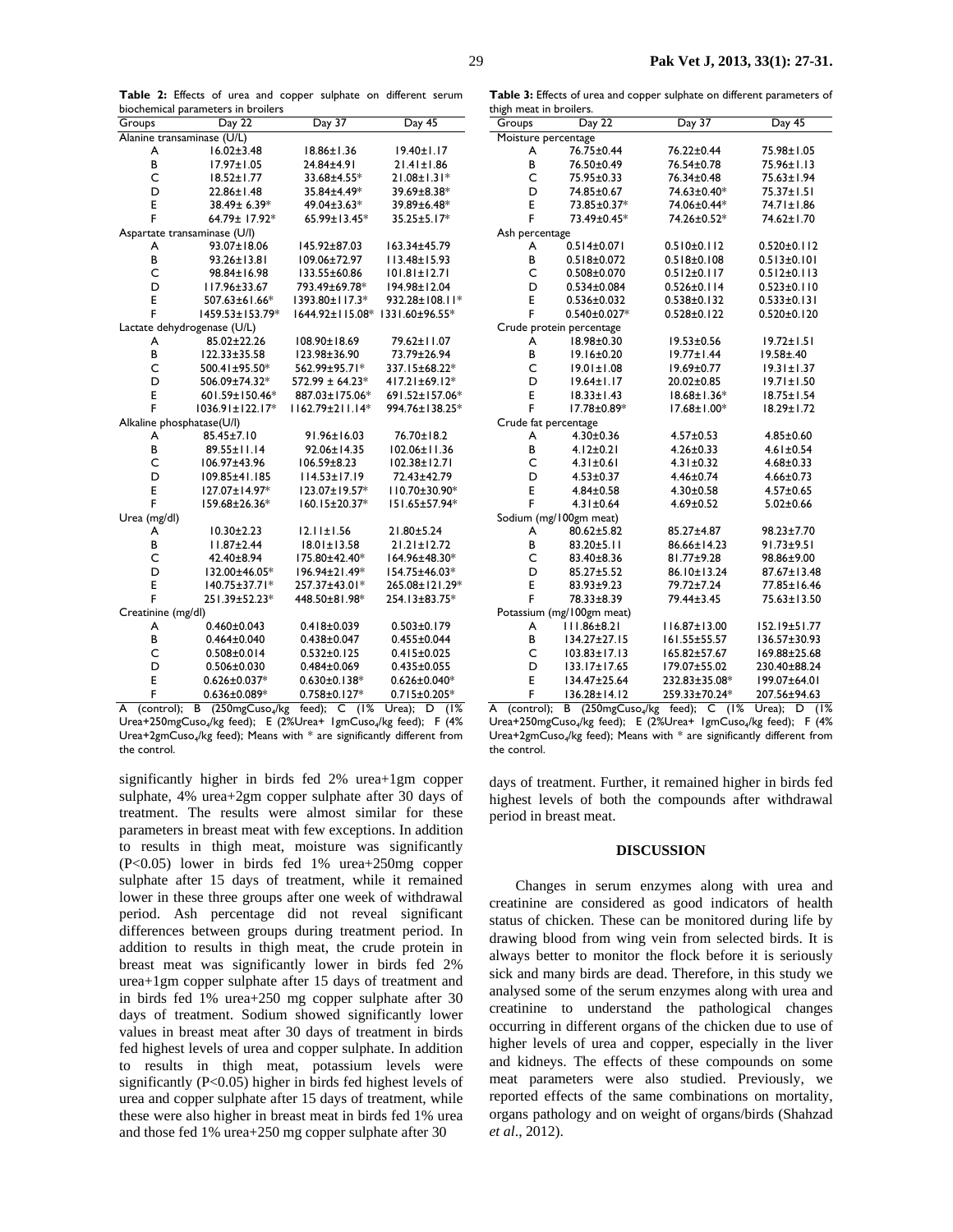**Table 4:** Effects of urea and copper sulphate on different parameters of breast meat in broilers.

| DI CASE HICAE III DI OIICI S. |                           |                    |                    |  |  |  |
|-------------------------------|---------------------------|--------------------|--------------------|--|--|--|
| Groups                        | Day 22                    | Day 37             | $Day\overline{45}$ |  |  |  |
| Moisture percentage           |                           |                    |                    |  |  |  |
| A                             | 75.04±0.19                | 74.92±0.09         | 74.78±0.41         |  |  |  |
| B                             | 75.05± 0.50               | 74.19±0.82         | 74.15±1.55         |  |  |  |
| C                             | 74.87±0.53                | 73.91±0.46         | 73.39±1.18         |  |  |  |
| D                             | 72.43±0.42*               | 71.91±0.58*        | 72.80±0.48*        |  |  |  |
| E                             | 72.38±0.28*               | 71.94±0.10*        | 72.76±0.59*        |  |  |  |
| F                             | 71.87±0.38*               | 71.46±0.52*        | 72.65±0.33*        |  |  |  |
| Ash percentage                |                           |                    |                    |  |  |  |
| A                             | $0.610\pm0.032$           | $0.610 \pm 0.025$  | $0.610 \pm 0.020$  |  |  |  |
| B                             | $0.612 \pm 0.071$         | $0.610\pm0.025$    | $0.605 \pm 0.021$  |  |  |  |
| C                             | $0.610 \pm 0.031$         | $0.608 \pm 0.013$  | $0.632 \pm 0.026$  |  |  |  |
| D                             | $0.626 \pm 0.005$         | $0.622 \pm 0.028$  | $0.602 \pm 0.009$  |  |  |  |
| E                             | $0.636 \pm 0.011$         | $0.624 \pm 0.009$  | $0.620 \pm 0.010$  |  |  |  |
| F                             | $0.650 \pm 0.034$         | $0.636 \pm 0.008$  | $0.630 \pm 0.014$  |  |  |  |
|                               | Crude Protein percentage  |                    |                    |  |  |  |
| A                             | 22.98±0.90                | 22.97±0.91         | 20.94±0.49         |  |  |  |
| В                             | 23.40±0.58                | 22.71±0.37         | 22.60±1.54         |  |  |  |
| C                             | 23.55±0.73                | 22.96±0.86         | 22.24±1.66         |  |  |  |
| D                             | 23.40± 0.60               | 20.85±0.18*        | 22.34±1.37         |  |  |  |
| E                             | 21.89±0.86*               | 20.85±0.54*        | 21.86±0.82         |  |  |  |
| F                             | 20.34±0.49*               | 20.26±0.63*        | 21.12±0.72         |  |  |  |
| Crude fat percentage          |                           |                    |                    |  |  |  |
| A                             | $1.47 \pm 0.13$           | $1.65 \pm 0.11$    | $1.58 \pm 0.12$    |  |  |  |
| В                             | $1.44 \pm 0.13$           | $1.56 \pm 0.11$    | $1.56 \pm 1.05$    |  |  |  |
| Ċ                             | $1.43 \pm 0.11$           | $1.60 \pm 0.16$    | $1.56 \pm 1.07$    |  |  |  |
| D                             | $1.48 \pm 0.12$           | $1.40 \pm 0.19$    | $1.68 \pm 0.19$    |  |  |  |
| E                             | $0.63 \pm 0.11$           | $1.68 \pm 0.16$    | $1.58 \pm 0.19$    |  |  |  |
| F                             | $1.46 \pm 0.13$           | $1.59 \pm 0.18$    | $1.59 \pm 0.12$    |  |  |  |
| Sodium (mg/100gm meat)        |                           |                    |                    |  |  |  |
| A                             | 51.47±20.97               | 71.14±12.60        | 73.99±19.41        |  |  |  |
| В                             | 76.20±22.23               | 65.74±9.32         | 74.01±20.97        |  |  |  |
| C                             | 85.84±52.04               | 66.55±18.82        | 75.27±14.53        |  |  |  |
| D                             | 73.94±20.32               | 59.33±2.59         | 77.45±11.28        |  |  |  |
| E                             | 69.56±11.85               | 57.36±13.90        | $93.33 \pm 12.32$  |  |  |  |
| F                             | 70.95±27.54               | 50.89±7.55*        | 74.26±4.03         |  |  |  |
|                               | Potassium (mg/100gm meat) |                    |                    |  |  |  |
| A                             | $113.33 \pm 13.38$        | $116.77 \pm 14.80$ | 129.64±13.83       |  |  |  |
| B                             | II3.04±15.70              | 138.34±21.15       | 148.82±29.19       |  |  |  |
| Ċ                             | 133.89±15.91              | 179.35±56.52*      | 207.79±98.39       |  |  |  |
| D                             | 132.92±14.04              | 189.32±49.08*      | 153.47±34.89       |  |  |  |
| E                             | 146.04±23.80              | 241.28±41.62*      | 143.37±24.90       |  |  |  |
| F                             | 182.99±54.89*             | 265.43±55.44*      | 246.29±49.38*      |  |  |  |
|                               |                           |                    |                    |  |  |  |

A (control); B (250mgCuso4/kg feed); C (1% Urea); D (1% Urea+250mgCuso<sub>4</sub>/kg feed); E (2%Urea+ 1gmCuso<sub>4</sub>/kg feed); F (4% Urea+2gmCuso4/kg feed); Means with \* are significantly different from the control.

The feeding of urea and copper sulphate together for 15 days at or higher than 2% urea + 1gm copper sulphate caused significant (P<0.05) rise in serum ALT, AST, AKP and creatinine. With further increase in time of 15 days, the levels of urea and LDH also increased significantly not only in these birds but also in those fed 1% urea + 250 mg copper sulphate. Thus it appears from the results that 1% urea+250 mg copper sulphate are also not safe when given for longer times (30 days). However, both increase (Rehman *et al*., 2001) and decrease (Guclu *et al*., 2008) in serum ALT in copper fed birds have previously been reported. Similarly, increase in serum AST (Rehman *et al*., 2001) and AKP (Guclu *et al.,* 2008; Abdou *et al*., 2006) in copper fed birds have been reported. Thus the results of the present study are in agreement with the results of the previous studies and suggest damage to the liver and other tissues of the chicken causing increase in serum enzymes due to leakage of the latter from the damaged cells. We found increase in serum urea even in 1% urea fed birds and in all other groups where combination was used, however, serum creatinine increased significantly only in birds fed 2%

urea+1 gm copper sulphate or higher than these levels. An increase in serum urea (Abdou *et al*., 2006) and creatinine (Wei *et al.,* 2009) in copper fed birds/duckling has already been reported. Previously, we found mild to moderate gross changes in liver, kidneys and other organs (Shahzad *et al*., 2010). Histopathological studies revealed degenerative and necrotic changes in liver, kidneys and other tissues of these birds. Therefore, the present results confirm the earlier changes in these birds fed with urea and copper sulphate in different combinations. The mild histopathological changes observed in about 10% cells of liver of birds fed 250 mg copper sulphate did not result into significant changes in serum enzymes. The microscopic changes described earlier for birds fed 1% urea + 250 mg copper sulphate (Shahzad *et al*., 2010) correlated well with the changes in serum enzymes. Thus the results described earlier are strengthened with the findings on serum enzymes along with urea and creatinine levels in these birds. The enzyme LDH can increase under different circumstances and is a good indicator of tissue turnover in the body. The enzyme alkaline phosphatase is a good indicator of liver, kidney and bone tissue integrity apart from some other tissue cells. Looking at the results, one can see that the use of urea alone at 2% has much higher values for various parameters than the values of 250mg copper sulphate fed birds. Thus, when these were fed in combination it is possible that the effect of urea was much pronounced than the effect of copper sulphate. This finding is also supported by the results of liver and kidney weights and pathology noticed in these groups which is published earlier (Shahzad *et al.*, 2012). Now, whether these effects were additive or synergistic is difficult to explain as we did not include the groups where higher levels of urea and copper were fed separately. This can be included in future studies to clarify the facts. However, our previous experience with use of urea and copper sulphate suggest that the effect is cumulative where urea has more pronounced effect at higher levels (Pervaz *et al.,* 1993; Javed *et al.,* 1995; Pervaz *et al.*, 1996). The toxicity of copper and urea is well documented in literature. The copper toxicity occurs through generation of reactive oxygen species such as superoxide, hydrogen peroxide and the hydroxyl radical ultimately causing injury to the cells. The urea toxicity is related with release of ammonia after metabolism and also due to uric acid produced.

Among meat parameters, significant (P<0.05) differences between groups were observed in moisture, ash, crude protein percentages and potassium levels. The combined use of urea and copper sulphate resulted decrease in moisture contents in both breast and thigh meat. The ash percentage was significantly higher in thigh meat only in birds fed the highest levels of both the compounds together but differed non-significantly in breast meat. Crude protein percentage decreased in thigh meat in birds fed 2% urea+1gm copper sulphate; however, in breast meat it was lower even in birds fed 1%urea + 250mg copper sulphate. Among the salts, potassium levels increased in thigh meat in birds fed 2% urea + 1gm copper sulphate or higher than these levels, while in breast meat it increased in birds fed 1% urea alone or in combination with copper sulphate. The changes in serum sodium were mostly non-significant. Previous studies have reported significant effect of copper on meat fat